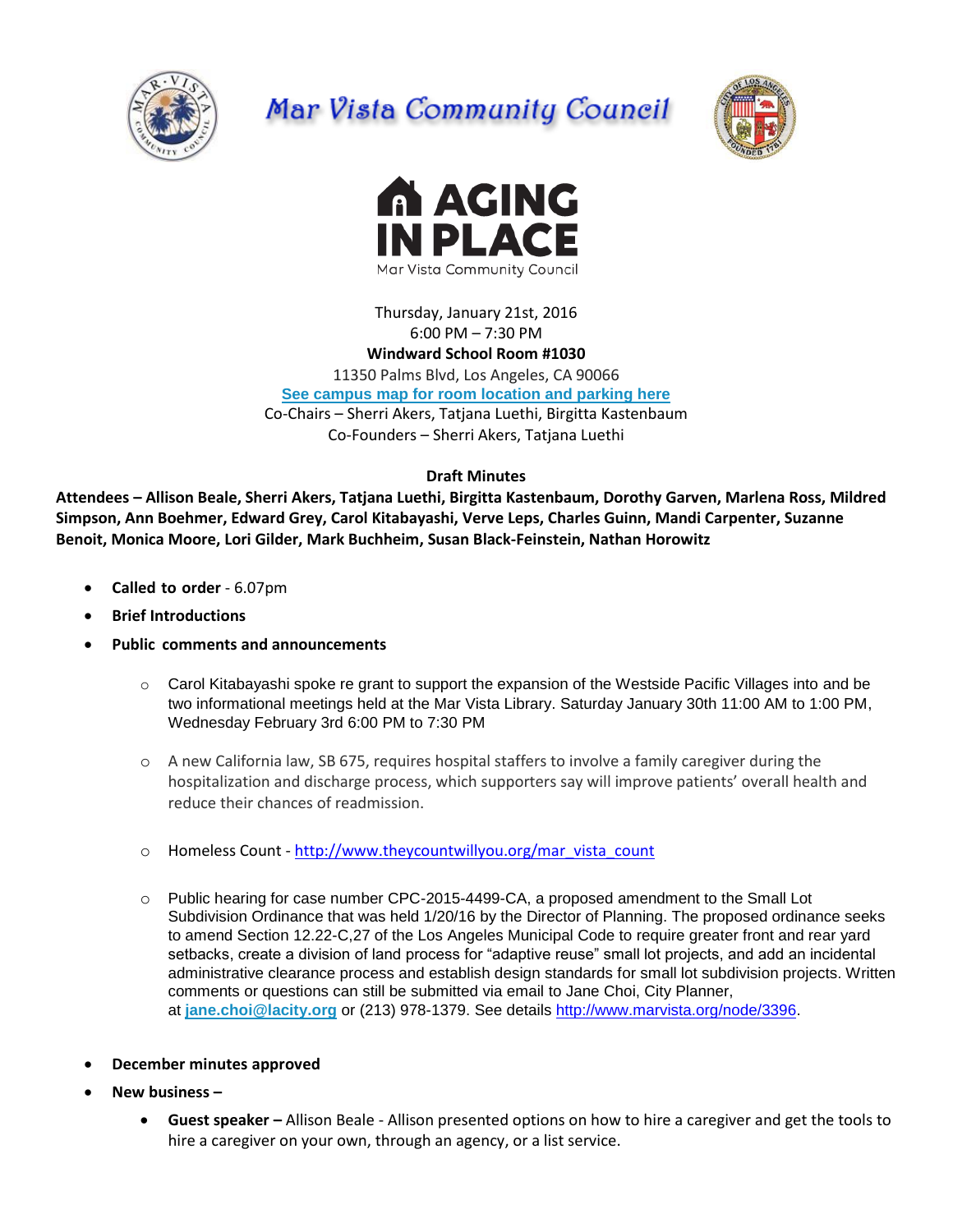### **How do you interview people / caregivers, how do you know to get the right person?**

There are different categories for Home Care Aid (A, stands for aid or assistance)

- **Certified Nursing Assistant CNA** (went to school for certain time, in the end they take the same exam)
- **A Home Health Aid HHA** (has similar training, help with ADL's, such as bathing and eating). Check on long term insurance how many ADL's you must not be capable of to qualify for benefits.
- **Companions and Personal Care Attendant** (could be a friend, neighbor, volunteer with passion and purpose to help. They don't necessarily have the training or background). Could include light housekeeping, meal preparation, grocery shopping, going to doctors appointment, driving.

## **Determine your needs, budget, and schedule:**

- What do you need? Do an assessment
	- $\circ$  If so, do you need a professional view/opinion, a 3<sup>rd</sup> party neutral person to help you assess
	- o What's my budget? Yes, no? How can I do it. Research options, services, or volunteers, and allocate you budget
	- o Family members and friends
- Psychological and Social Assessment
	- $\circ$  Might be helpful to get a professional opinion versus your family members, you might be more open to the suggestions
- Psychological and Social Assessment
	- Insurance that covers home care aids:
		- Medicare Advantage Plans
		- Veteran Aide and Attendant Benefit (cannot qualify if you have more than \$80,000 in cash in bank/withdrawal money. Explore "Look backs".)
		- Long Term Care Insurance
		- Medical
- Other Supplemental sources of income:
	- Reverse Mortgage
	- Cashing in Live Policies
	- Creating a Care Health Schedule
		- Family Members
		- Friends
		- Communities of worship
		- City of health district
		- Get involved in the community to create community

#### **Agency, Registry or Independent option:**

• Caregivers are not independent contractors. So if you hire a caregiver you become their employer, are responsible for their wages, tax forms, social security submissions, etc. If you hire outside an agency, you can use a payroll service to cover these needs. Speak to a tax professional before employing a caregiver on a 1099 rather than as an employee.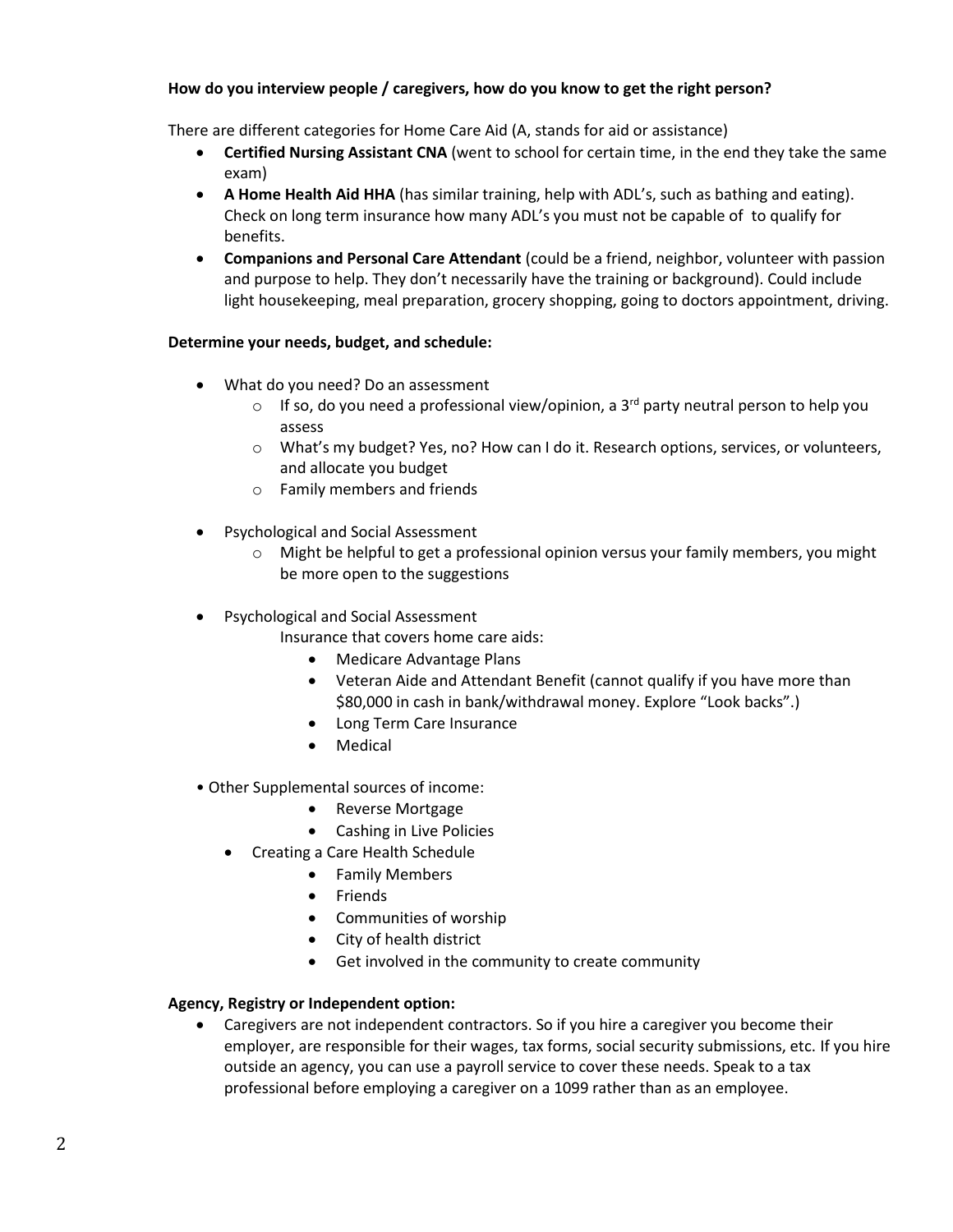- A couple years ago a caregiver was able to sleep in your house. That sleeping time was subtracted from the official works hours. Yet the caregiver would still help you in the middle of the night, but not get paid for it.
- The new law, caregivers must be paid for all of their hours weather the caregiver sleeps or not. All legal overtime requirements apply after 8 hours.

If you hire your own personal caregiver, you must do your own due diligence, screening, criminal background check, etc, and a personal care plan. Example, "my mom likes to do x on Mondays, y on Tuesday, etc. Make sure it's all spelled out and documented so the caregiver has a specific schedule for your loved one.

## **The difference between an Agency and a Registry:**

A registry: Basically just provides you with a contact list (think Angie's list for caregivers), however you then have to pick it up from here. Call them and talk to them, interview them, and do it all yourself. You need to have a backup if your caregivers is sick, when they take vacations or can't come in for whatever reasons. It's your responsibility when working from a registry or personal caregiver. Independent Caregivers cost less per hour, but that does come with a cost. Example: Woman who had a personal caregiver for 10 years, slipped, broke her bones and ended up in the emergency room and mentioned that her caregiver has been with her for 10 years. She got fined because she didn't file and file proper employment documents, wages etc. for her caregiver. You have to treat this like your business with proper set up and documents. Might be a bit of work at the beginning, but in the long run personal caregivers are more affordable if budget / money is a challenge.

Side Conversation: ALA – Affordable living for the aging; affordable, shared roommate Living for Seniors. Provides revenue / income for homeowner, and affordable rent for the renter. Provides companionship, support, etc.

#### **Set clear expectations for your personal caregiver:**

• Put job duties in writing (don't say laundry is not necessary, because at some point it will become necessary and then it can not be leveraged for negotiating a higher rate. So list "all" duties).

- Document emergency rooms
- Have different plans for husband and wife, everyone has different needs
- Never let a caregiver be part of your finances, to not let them write any checks, bills, etc.
- Set clear expectations for salary
- Trust your intuition, if something doesn't feel right, it's probably not right.
- When interviewing, maybe go to a public place versus doing it in your home, until you have more information about the caregiver
- **What to ask Agencies:**
	- Are the caregivers actual employees or contractors (have more coming and going)
	- Are they bonded / Workers Comps?
	- What's included in the initial assessment?
	- Do you provide written health care plan (your daily preferences, schedule, what you do everyday, includes report from caregivers)
	- Can you interview the caregiver in advance?
	- Do you drop in and make follow up visits/quality assessments to make sure everything is going okay with senior and caregiver? Ask your family members to help you do quality control to help you make sure that everything is okay between you and your caregiver, to help advocate for you. When you have an issue, it's very important to you report this. Don't brush it off, so it's on the system. Agencies will be more expensive than a personal caregiver; the advantage of working with an agency is that they handle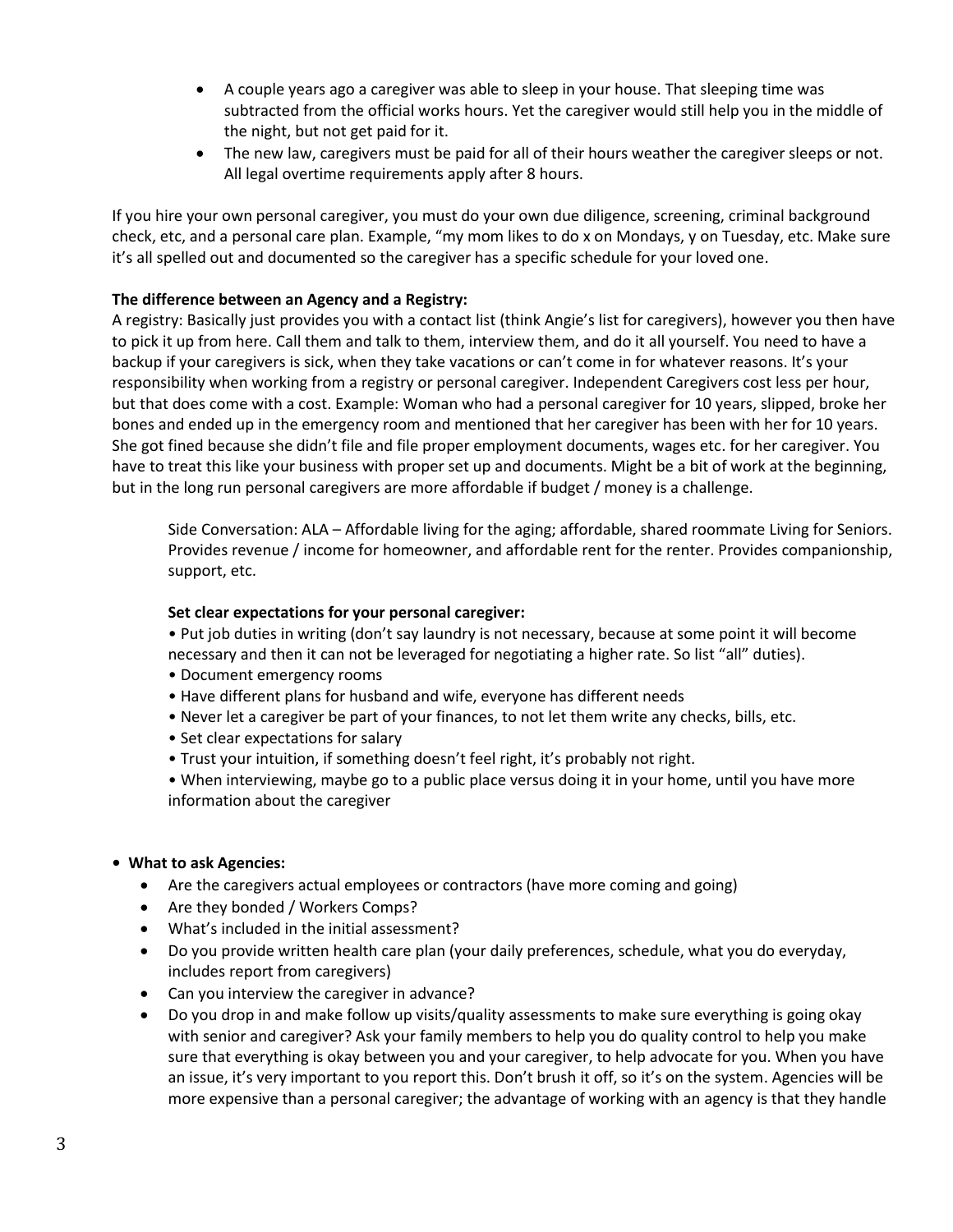everything for you, including issues and challenges. Range is \$20 - \$25/hr.

Agencies should have a very strict vetting process to interview and approve caregivers. They may also provide classes and training for their employees/caregivers.

Some people say, "well I can get a caregiver for \$10/hr"; be discerning if you find someone for \$10 to take care of your loved one, think about the pro's and con's of that price tag. Whom are you getting? What kind of care will you receive for that? Mentality, background, etc. You want to be careful whom you bring into your home. There are many stories of taking financial advantage of seniors, especially if dementia is present. See an attorney early on, make sure all your finances, trust, will and assets are taking care of if something should happen.

- Is the agency doing criminal background checks in all of the 50 states?
- Driving record checks?
- Do your caregivers have CPR training / First Aid Certifications?
- Do the caregivers have TB tests?
- Do you require ongoing caregiver training?
- Do you bill long-term care insurance
- What types of payments will you accept?

How to interview your own caregiver?

- Hire attitudes not experience, go with someone you are comfortable with, go with your gut
- Ask them about training, past experience
- Do you have a car? And do you have car insurance? Go on a ride with them and see how they drive, or are they a hoarder (hording stuff in car)?
- •Are you legal in the US
- •Ask for a list of 2 references
- Always ask this question: Before we do a background check is the anything I should know?
- Network, and find somebody through personal referrals from other seniors or their family members that has hired caregivers.
- Ask "what do you do during your free time"
- What do you do when you get angry (slam the door, throw a chair, cry, etc)
- Ask: Do you have other jobs aside from this one? Do you work another job and do the nightshift? (concern is safety)
- Where do you live (far or near to here)

#### **Set clear expectations:**

- Put job duties in writing (don't say laundry is not necessary, because at some point it will become necessary and then it can not be leveraged for negotiating a higher rate. So list "all" duties).
- Document emergency rooms
- Have different plans for husband and wife, everyone has different needs

Attendee shared that her fantasy is to rent out rooms in her house if she gets to the point when she is no longer to be self-sufficient, have other roommates with different capabilities.

Finding a caregiver is like dating, you got to find the right match. Go with your gut. Allison can be reached by email at [Allison.SeniorCare@gmail.com](mailto:Allison.SeniorCare@gmail.com) or phone - 310.953.2888